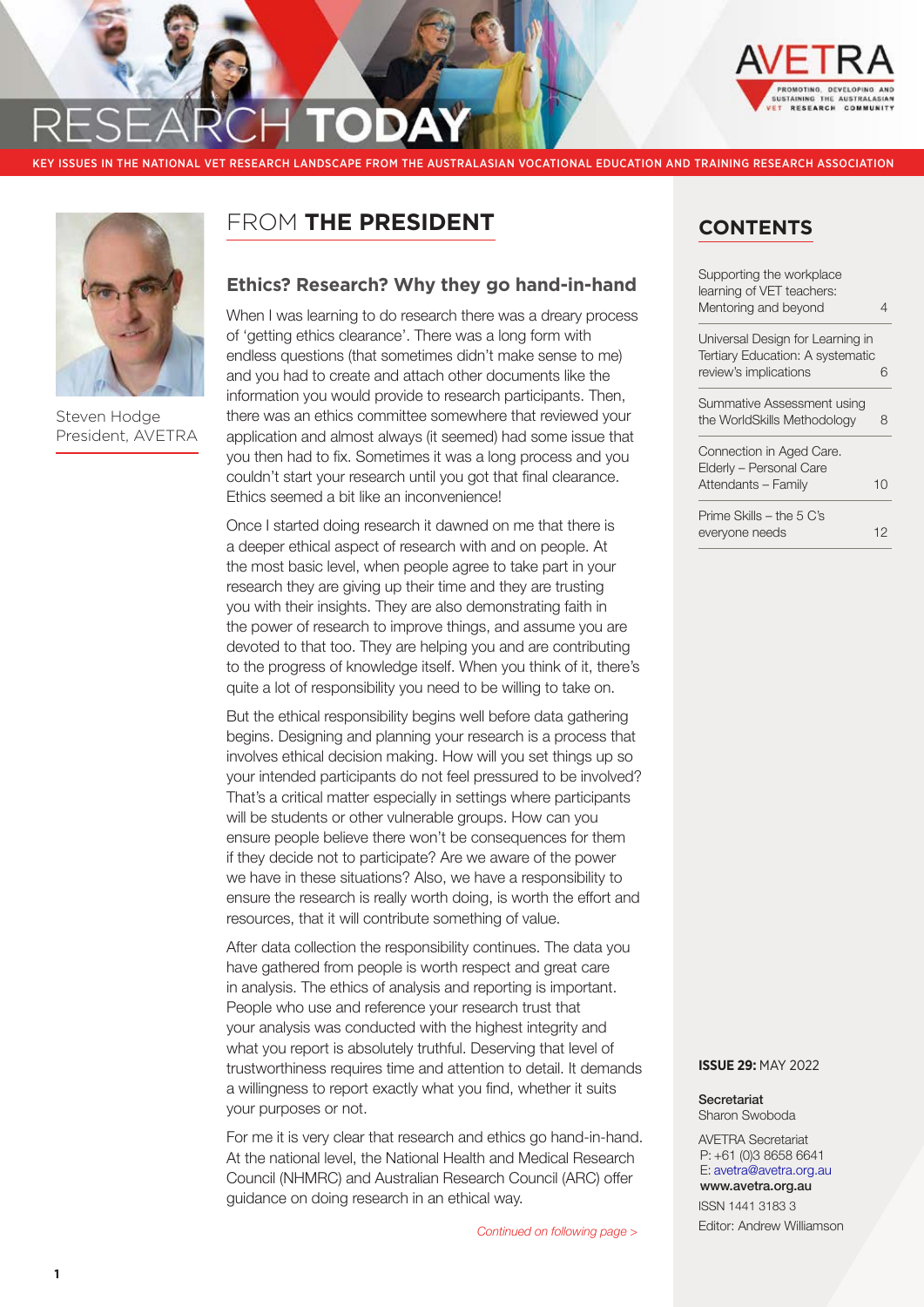Here is the most recent version of their code:

## **Principles of responsible research conduct (2018)**

- **1 Honesty in the development, undertaking and reporting of research**
- **Present information truthfully and accurately in** proposing, conducting and reporting research.
- **2 Rigour in the development, undertaking and reporting of research**
- Underpin research by attention to detail and robust methodology, avoiding or acknowledging biases.
- **3 Transparency in declaring interests and reporting research methodology, data and findings**
- Share and communicate research methodology, data and findings openly, responsibly and accurately.
- Disclose and manage conflicts of interest.

### **4 Fairness in the treatment of others**

- Treat fellow researchers and others involved in the research fairly and with respect.
- **Appropriately reference and cite the work of others.**
- Give credit, including authorship where appropriate, to those who have contributed to the research.
- **5 Respect for research participants, the wider community, animals and the environment**
- Treat human participants and communities that are affected by the research with care and respect, giving appropriate consideration to the needs of minority groups or vulnerable people.
- **Ensure that respect underpins all decisions and actions** related to the care and use of animals in research.
- Minimise adverse effects of the research on the environment.
- **6 Recognition of the right of Aboriginal and Torres Strait Islander peoples to be engaged in research that affects or is of particular significance to them**
- Recognise, value and respect the diversity, heritage, knowledge, cultural property and connection to land of Aboriginal and Torres Strait Islander peoples.
- **Engage with Aboriginal and Torres Strait Islander peoples** prior to research being undertaken, so that they freely make decisions about their involvement.
- Report to Aboriginal and Torres Strait Islander peoples the outcomes of research in which they have engaged.
- **7 Accountability for the development, undertaking and reporting of research**
- Comply with relevant legislation, policies and guidelines.
- **Ensure good stewardship of public resources used to** conduct research.
- Consider the consequences and outcomes of research prior to its communication.

### **8 Promotion of responsible research practices**

**Promote and foster a research culture and environment** that supports the responsible conduct of research. (NHMRC, 2018, p. 2)

This code applies to all Australian organisations and researchers that are funded by the NHMRC or the ARC, which means that the bulk of research conducted in Australia needs to follow these principles. As you can see, the code is strong on values and takes a holistic view on the relationship between how you design research, how you treat your participants, and how you analyse and report your work. The whole process requires an ethical approach all the way through.

Organisations have a role to play in ensure research they are connected with is consistent with the code. That's why we often end up with formal ethics processes. But as you can see, regardless of any inconvenience that comes with a process like that, the larger issue is that research is an ethical undertaking. Good research is not just a matter of great design but it is about a commitment to growing knowledge is an ethical way.

### **Reference**

National Health and Medical Research Council (2018). *Australian Code for Responsible Conduct of Research*. [https://www.nhmrc.gov.au/sites/default/files/documents/](https://www.nhmrc.gov.au/sites/default/files/documents/attachments/grant%20documents/The-australian-code-for-the-responsible-conduct-of-research-2018.pdf) [attachments/grant%20documents/The-australian-code-for](https://www.nhmrc.gov.au/sites/default/files/documents/attachments/grant%20documents/The-australian-code-for-the-responsible-conduct-of-research-2018.pdf)[the-responsible-conduct-of-research-2018.pdf](https://www.nhmrc.gov.au/sites/default/files/documents/attachments/grant%20documents/The-australian-code-for-the-responsible-conduct-of-research-2018.pdf)

## **Vale Peter Noonan**

**It is with great sadness that AVETRA recognises the passing of Peter Noonan, a man who has played a major role in shaping Australia's Tertiary Sector and VET research landscape.**



Most recently as Emeritus Professor at the Mitchell Institute, many in the sector will be aware of Peter's contributions through decades as a researcher, public servant, consultant and advisor to both national and state governments. Peter deployed his keen intellect in his passionate advocacy for Higher Education and VET policy, and has left an indelible mark on Australia's tertiary education system.

In the context of this magazine, long will Peter Noonan's research and policy work be referenced by both emerging and seasoned VET researchers.

As we anchor our own research in yours, Peter Noonan: we salute you.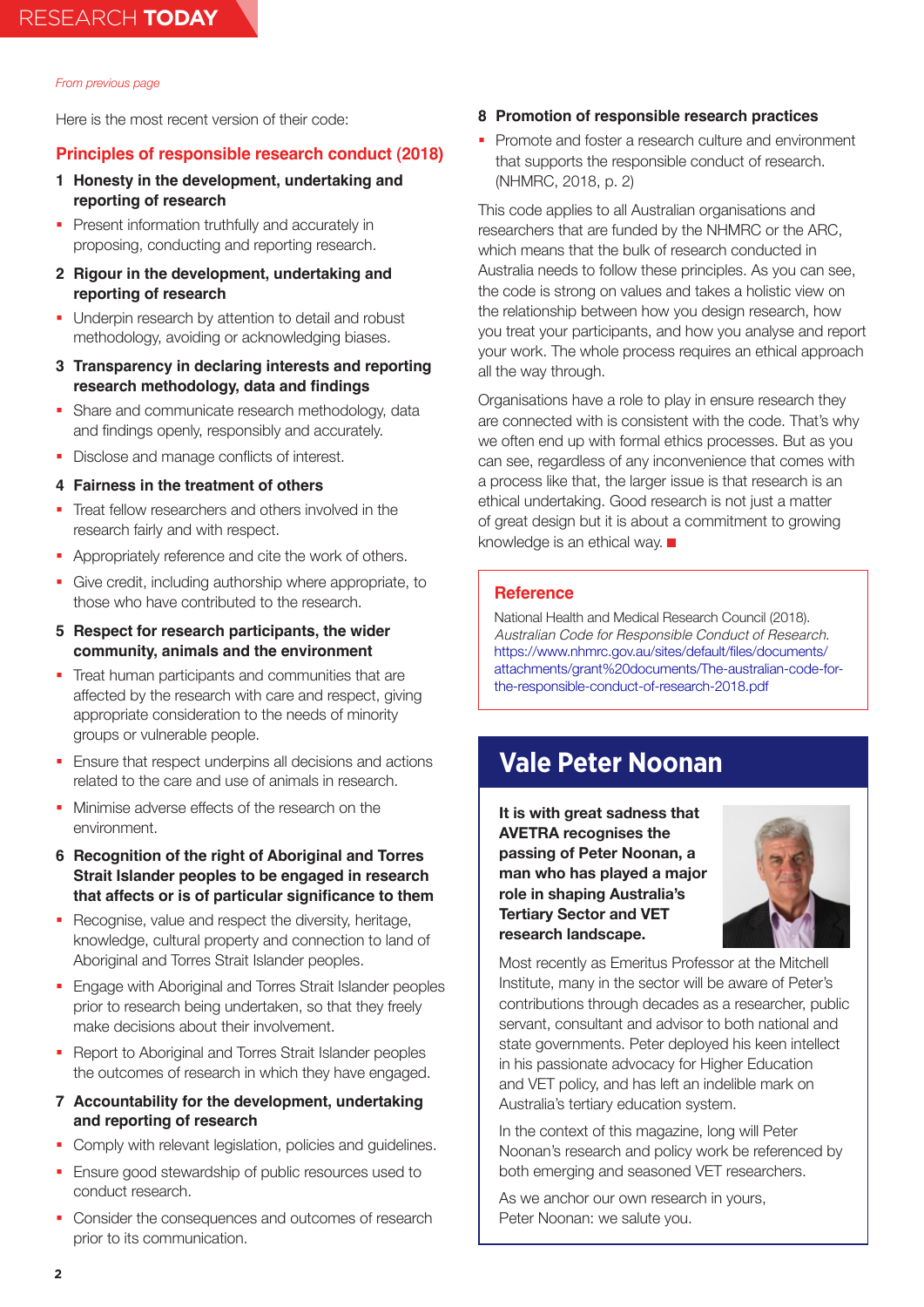## FROM **THE EDITOR**

Welcome to the latest edition edition of AVETRA's *Research Today* magazine.

Across the world, the global pandemic has created challenges for societies, economies, businesses and communities. As with other service industries, all sectors within education have been forced to innovate to maintain their continuity and quality of service provision.



Andrew Williamson, Editor, *Research Today*

This extraordinary level of disruption presents once-in-alifetime opportunities to explore new ways of doing things. For the Vocational Education and Training sector, that includes our own systems and processes, VET pedagogy and the service profile that we offer our clients and communities. Arguably, VET is the best-placed education sector to lead applied economic and social reform. But how do we know that we are on the right path?

From the application of principles derived from the pure research of our stellar University sector, through to the aggregation and synthesis of lessons learned at the coalface of teaching or work, research-informed, reflective practice makes us more effective at what we do.

AVETRA's *Research Today* magazine seeks to harness the collective capability of the Australasian VET research community and share learning in a way that lifts our collective capacity. The need for this has never been greater, in my working life. Thank you to all of this edition's contributors.

I also wish to extend my thanks to AVETRA's outgoing President, Dr Steven Hodge, who has provided another thought-provoking message for this edition of*Research Today*. Steven has been an ardent supporter of the move to re-focus *Research Today* towards applied and practitioner research. It provides an accessible entry point for new and practitioner researchers who want to share the results of their structured enquiry projects with their community of practice, and do so safely.

As AVETRA President, Steven's contributions to *Research Today* are considered, constructive and highly accessible. In this edition, Steven reflects on Ethics in research through his own research journey and acknowledges the significant evolution of thought that has established the set ethics principles for some of our research regulators.

I tip my hat to Steven Hodge – and others – who are leading and supporting the emerging acknowledgement of the value of VET practitioner and applied research in Australasia. We will all grow stronger, together.

## FROM **THE ASSOCIATE EDITOR**

The ongoing disruptions of the COVID pandemic have seen VET educators expand their engagement with hybrid facilitation models to support students to remain connected to their learning. The importance of collaboration



Paul Boys, Associate Editor *Research Today*

and human connection at a time when lock-downs and restrictions have impacted student health and wellbeing has shown the critical role that educators play in the holistic student experience. As we enter the next phase of "COVID normal", the VET sector needs to look to our local and international partners to share in the learnings from the past 2 years so we can shape a better and stronger VET sector that maintains its focus on students accessing world-class education connected to industry best-practice.

AVETRA's *Research Today* magazine provides all VET practitioners with the opportunity to share their experiences and research activities with the wider VET community to strengthen collaboration in a supported environment. If any budding researchers are looking to take the first or next step in their research journey, then Research Today is a great vehicle to support your personal and professional goals. Reach out with any questions or comments and remember that the VET research community is better when we all work to support the future strength of the network.

## **FREQUENTLY ASKED QUESTIONS**

**How can I learn more about AVETRA? [>](https://avetra.org.au/page-18148) How can I join AVETRA? [>](https://avetra.org.au/Membership-Fees) How can I access AVETRA publications? [>](https://avetra.org.au/Publications) What events do AVETRA run? [>](https://avetra.org.au/Events)**

## **CONTACT**

General enquiries: **03 8658 6641** Email inquiries:

**[avetra@avetra.org.au](mailto:avetra%40avetra.org.au?subject=)**

AVETRA Website: **[www.avetra.org.au](https://avetra.org.au)**

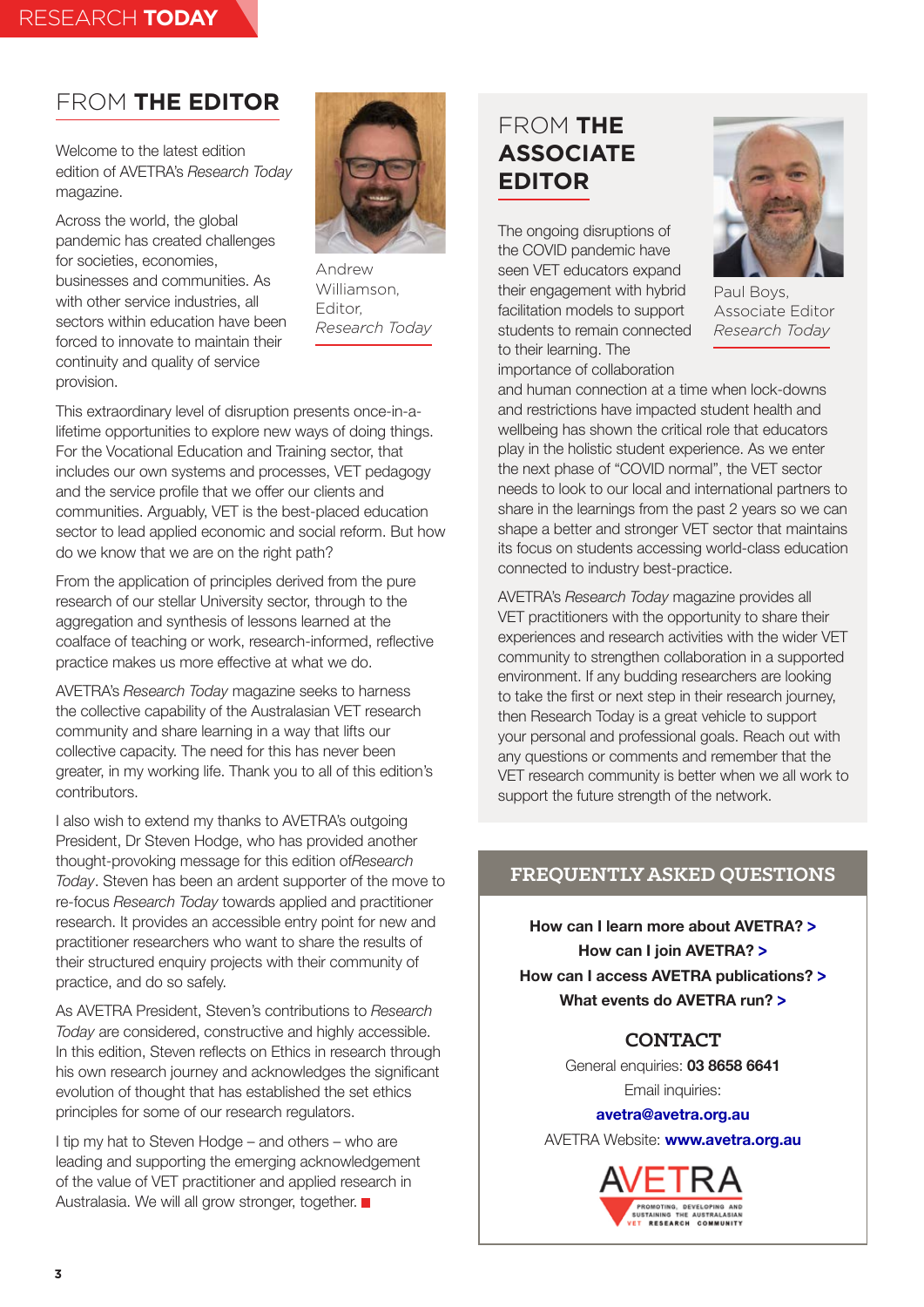# <span id="page-3-0"></span>**Supporting the workplace learning of VET teachers: Mentoring and beyond**

### Susanne Francisco

How do people learn to become Vocational Education and Training (VET) teachers? What enables and constrains that learning? These questions are important ones. We know that education and training courses are part of the answer. We also know that they are not the entire answer. Since the ground-breaking work of Lave and Wenger (1991), people have become more aware of the importance of the workplace as a place of learning. And yet, in research spanning four different industries, Billett et al. (2014) found that the managers that participated in their research held a view that supporting the learning of their workers primarily involved learning as a result of training and education programs. This is consistent with Eraut's (2004) finding almost two decades ago, based on research across a range of different industries, that there is little understanding of "how much learning does (and how much more learning might) take place on the job" (p. 271). Research shows that a lot of the learning that a teacher does, takes place in the teaching workplace (Francisco, 2022; Francisco & Boud, 2021). And some places are better at supporting workplace learning than others.

Arrangements in the teaching workplace enable and constrain teacher learning. These arrangements vary from site to site, with some arrangements taking precedence in some sites, and others having a greater influence in other sites. These arrangements are not just physical. They involve the cultural-discursive, the material-economic, and the social political dimensions. The theory of practice architectures (Kemmis et al., 2014) holds that the culturaldiscursive arrangements in a workplace enables and constrains the sayings in a site. This includes what is said and how it is said. In VET this includes the use of industry language, broader education language, and VET specific language (such as language associated with training packages). Access to, and an understanding of, this language impacts on teacher learning. The materialeconomic arrangements, which enable and constrain the doings in a site, include things such as the physical arrangements, the available resources, the basis of employment of the teacher, the access to support staff, and timetable arrangements. Physical arrangements include things such as how teachers' desks are arranged, access to a shared tearoom, or how far the staffroom is from the teaching rooms. Social-political arrangements include arrangements associated with power and solidarity, and these enable and constrain the relatings in a site. This includes arrangements such as the inclusion (or exclusion) of casual teachers in the staffroom, who is invited to a shared coffee break, as well as things such as the

hierarchical arrangements in the organisation (see Mahon et al. 2017 for a brief introduction to this theory).

What teachers need to learn also varies between sites. There are various reasons for this. For instance, some teaching areas teach entirely online, others provide a range of blended or face to face options for students. Teaching disciplines also impact on what teachers learn (in addition to the content area). For instance, the teaching and assessment approaches of a teacher in Sport and Fitness is likely to vary to some extent from the approaches in Air Conditioning and Refrigeration, or Business. At a broad level what is learnt is the same (including teaching, assessment, student support), but in terms of specifics, each of these can look very different in different teaching areas and the practices that a teacher needs to undertake can be quite different. Novice teachers usually learn to undertake these practices in the same way they are undertaken by others in the site where they are teaching. The actions of experienced teachers thus become an important influence on the actions of novice and developing teachers.

Mentoring has been found to be a valuable support for teacher learning (Francisco, 2017, 2022). This includes induction mentoring as well as developmental mentoring. Induction mentoring is usually used in the first few months of a new job. Developmental mentoring focuses on the specific learning needs of the mentee (such as

In many cases where teacher learning is well supported in the workplace, a trellis of practices that support learning (PSLs) develops.

the development of online teaching skills, or authentic assessment approaches). There are a range of mentoring approaches, including face to face mentoring, peer group mentoring, and e-mentoring (Francisco, 2022). Whatever the approach, a focus on the learning needs and goals of the mentee is an important component of a successful mentoring relationship (Zachary, 2012).

In many cases where teacher learning is well supported in the workplace, a trellis of practices that support learning (PSLs) develops. This is a series of inter-related PSLs that create a strong framework for teacher learning. PSLs include (but are not limited to) shared coffee breaks, access to well-developed teaching resources, team teaching, and the collaborative development of teaching resources. Each trellis of PSLs varies, however in my research I have found that mentoring has always formed part of a strong trellis of PSLs.

Supporting the learning of teachers can require different approaches and strategies depending on the basis on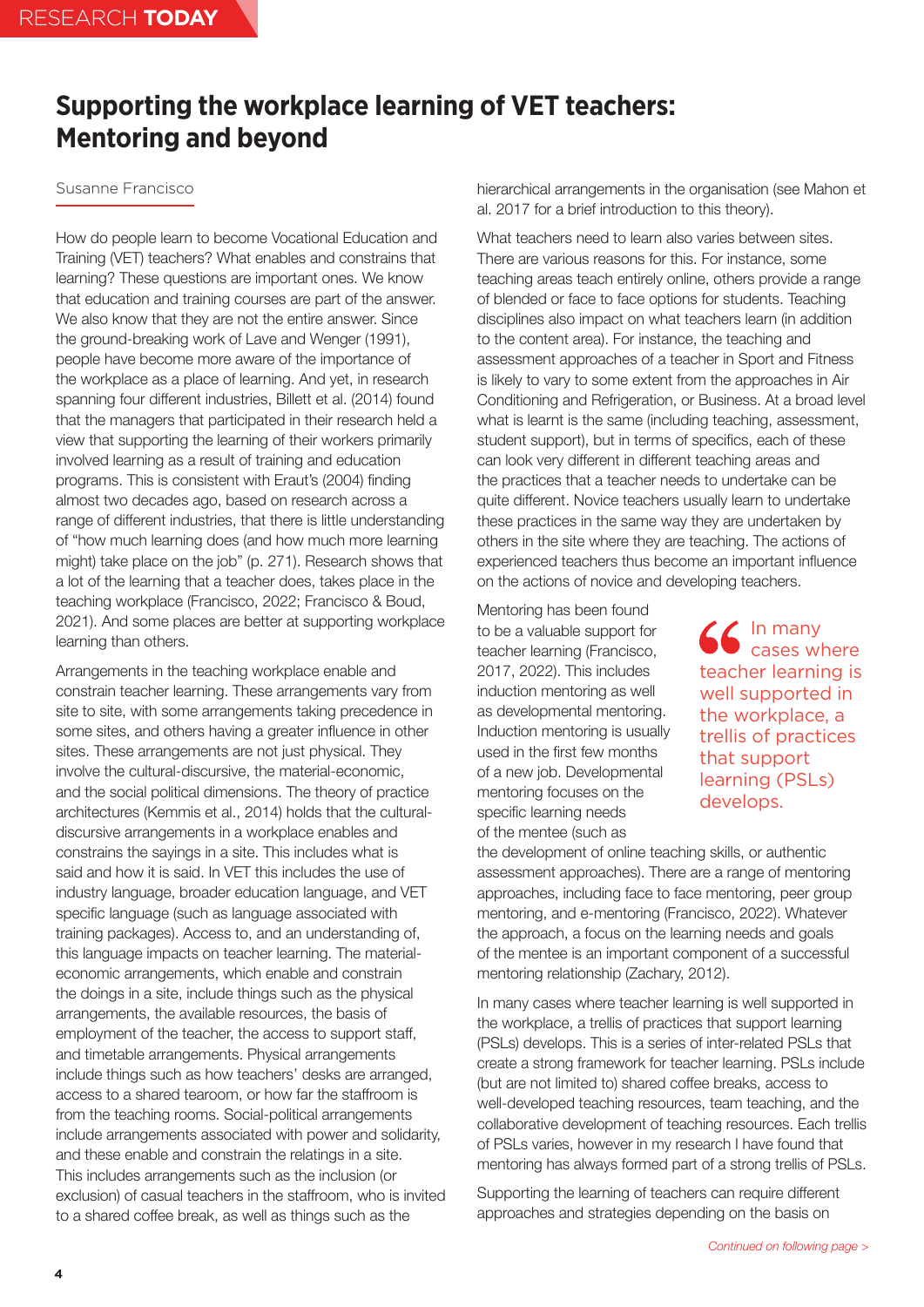which teachers are employed (casual, contract/permanent); the number of hours a week they teach; their level of teaching experience and level of accomplishment as a teacher; and the level of access they have to accomplished permanently employed teachers. Because a large proportion of the VET teacher workforce are casually employed (Knight et al., 2020), it is important that casual teacher learning is supported. Often the workplace arrangements for teachers who are employed on a sessional basis (casual teachers) constrain the learning of these teachers (Francisco, 2020). Casually employed teachers often do not feel welcome in the staffroom, have been given a staffroom well away from permanently employed teachers (in one instance from my research, a 10-minute walk away), or if they are in the same staffroom they are separated in some way from permanent teachers. This removes one of the important supports for casual teachers: interaction with permanent teachers. One of the reasons that casual teachers are separated from permanent teachers is so that the busy permanent teachers are not distracted by questions and requests for support. This is especially an issue where there is high casualisation and high staff turnover. Where there is high turnover of casual staff, permanent staff become increasingly less inclined to volunteer to support new teachers (knowing they are only likely to stay for a short time) and this can lead into a dangerous downward spiral with casual teachers leaving because they are not supported.

In addition to those accessed by novice teachers, experienced teachers often have a broader range of external input that supports their learning, including networks, conferences, communities of practice, and undertaking education and training courses specifically focused on the development of teaching and assessment approaches. Accomplished teachers (experienced teachers with welldeveloped skills) take the new ideas and trial them in their own workplace, making site-specific alterations as appropriate. Accomplished teachers also often further develop their skills through undertaking more difficult projects, engaging in an action research project, or through mentoring others (Francisco, 2022).

Much of the learning that VET teachers do in relation to being a teacher takes place after they become a teacher. For most VET teachers (novice, experienced, and accomplished) the learning that they do in the workplace is fundamental to their developing role as a teacher. The arrangements in their workplace play a crucial role in enabling and constraining that learning.

For more information about how to support the workplace learning of VET teachers, see the following book: Francisco, S. (2022) *Supporting the Workplace Learning of Vocational and Further Education Teachers: Mentoring and beyond*. Routledge.

### **References**

Billett, S., Choy, S., Dymock, D., Smith, R., Kelly, A., Tyler, M., … Beven, F. (2014). Refining models and approaches in continuing education and training. Adelaide: NCVER.

Eraut, M. (2004). Informal learning in the workplace. *Studies in Continuing Education*, 26(2), 247–273. doi: [dx.doi.](https://www.tandfonline.com/doi/full/10.1080/158037042000225245) [org/10.1080/158037042000225245](https://www.tandfonline.com/doi/full/10.1080/158037042000225245)

Francisco, S. (2020) Developing a trellis of practices that support learning in the workplace, *Studies in Continuing Education*. 42 (1) pp. 102-117

Francisco, S. (2022) Supporting the *Workplace Learning of Vocational and Further Education Teachers: Mentoring and beyond.* Routledge.

Francisco, S. (2017). Mentoring as Part of a Trellis of Practices that Support Learning. In K. Mahon, S. Francisco and S. Kemmis (Eds) *Exploring Education and Professional Practice: Through the lens of practice architectures.* Springer.

Francisco & Boud (2021) How we do things around here: Practice architectures that enable learning in the in-between spaces of the workplace. J*ournal of Vocational Education and Training*. DOI: 1080/13636820.2021.1989618

Kemmis, S., et al. (2014). *Changing practices, changing education*. Springer.

Knight, G. White, I. & Granfield, P. (2020). Understanding the Australian vocational education and training workforce, NCVER, Adelaide.

Lave, J. and E. Wenger (1991). Situated Learning: Legitimate Peripheral Participation. Cambridge University Press.

Mahon, K., Kemmis, S. Francisco, S. & Lloyd, AM. (2017). Introduction: Practice Theory and the Theory of Practice Architectures. In K. Mahon, S. Francisco and S. Kemmis (Eds) *Exploring Education and Professional Practice: Through the lens of practice architectures*. Springer.

Smith, E. & Yasukawa, K. (2017). What makes a good VET teacher? Views of Australian VET teachers and students. *International Journal of Training Research*, 15(1), 23–40. doi:10.1080/14480220.2017.1355301

Zachary, L. (2012). *Mentor's Guide: Facilitating effective learning relationships*. Jossey-Bass.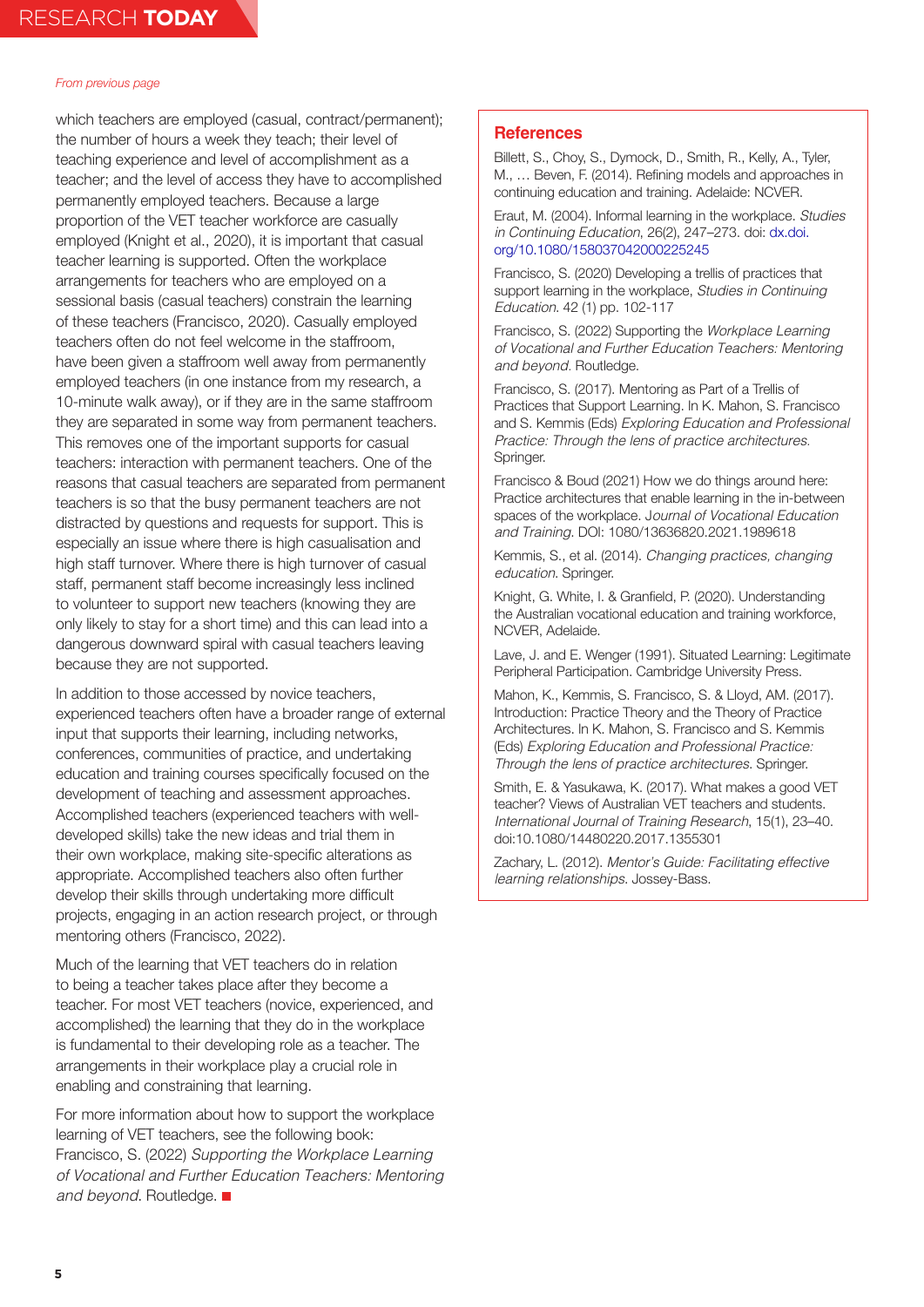# <span id="page-5-0"></span>**Universal Design for Learning in Tertiary Education: A systematic review's implications**

Ford, E., Buhne, J., Knight, E., Leif, E., Jwad, N. and O'Donovan, M.-A.

Research was recently undertaken using the systematic review method (Newman and Gough, 2020) to understand the Australian and international applications of Universal Design for Learning (UDL). This work contributed to a published scoping review with a number of recommendations, one of which has been fully realised – a national eLearning training program on Universal Design for Learning. There has to date been great take up of this free eLearning program which was been developed by the National Disability Coordination Officer (NDCO) Program and the Australian Disability Clearinghouse on Education and Training (ACDET). It is open to everyone but is primarily designed for educational staff working in Higher Education and the Vocational Education and Training sector.

Here we trace the background work that supported the development of the eLearning training on Universal Design for Learning. In Australia, UDL appears in only a small number of policies and tertiary institute websites, likely attributed to lack of reinforcement in Government policies in higher education and VET, and subsequent slow adaptation of UDL in these sectors. In the past decade, examples of the UDL approach in higher education have been published, though only a few examples of applying UDL in VET institutions are available in the literature despite a growing awareness and interest.

UDL is defined as a framework to improve and optimise teaching and learning for all people based on scientific insights into how humans learn (Meyer et al., 2014). Learner diversity can comprise physical, visual, hearing, sensory, attention, and communication barriers. UDL recognises there is no 'average' learner and that learners come with a wide variety of prior experiences, abilities, preferences and needs, and enables curricula to be written flexibly so they are accessible to the highest number of learners, addressing the variance in the student population. At the same time, UDL does not negate the need to make extra accommodations for some learners. This project fills a gap in the Australian literature by drawing together literature and practice on UDL in the tertiary level in Australia, uniquely it treats post-school education as a single system and presents findings that are in the most part applicable in both VET and higher education.

The review demonstrated a lack of evidence available on the use of UDL in tertiary level education in Australia. From a human rights perspective, diversity should not deprive people from equal opportunities in education. However, initial scoping has identified that UDL principles are not yet fully or consistently embedded in the development of





Universal Design for Learning in Tertiary Education

tertiary education coursework or curriculum in Australia. Further there were barriers identified for those who implemented UDL into their academic courses. These issues included the time required to prepare, the expense of technology as well as the physical environment of the classroom and require structural support for UDL implementation. The research suggests that an increase in the application of the UDL framework and principles in tertiary educator practice is likely to generate evidence to inform a shift in tertiary education policy towards inclusive design that will better meet the needs of diverse learners.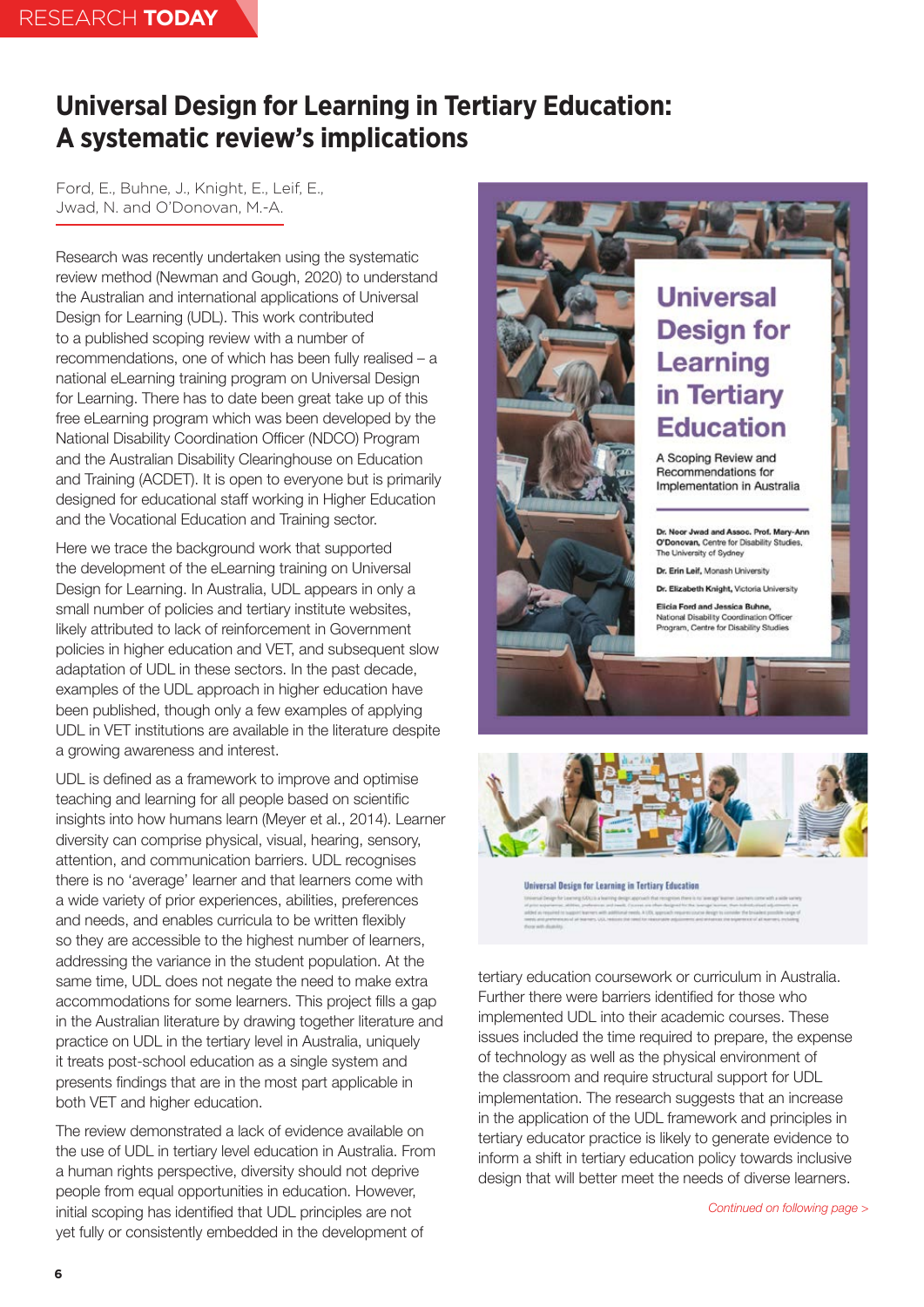An increase in the application of the UDL framework and principles in tertiary educator practice is likely to generate evidence to inform a shift in tertiary education policy towards inclusive design that will better meet the needs of diverse learners. Based on our analysis of the literature we identified the following practice and policy-based recommendations, ADCET and the NDCO have made significant steps toward supporting the first recommendations:

- **1.** Training in UDL should be a requirement for all staff involved in course design and student facing engagement in the tertiary education sector. This type of training should be based upon and model the principles of UDL and be tailored to the needs of the tertiary education sector to proactively meets the needs of diverse learners
- **2.** Tertiary education institutes should publicly commit, through organisational strategy and policies, to provide educators and learning designers UDL training programs and activities to increase institutional capability
- **3.** Tertiary education institutes should, through organisational strategy and policies, adequately resource application of UDL in curriculum design and delivery, and support UDL application through procurement practices which ensure learning technologies are accessible
- **4.** Through a coordinated approach of working parties, consortiums, and/or communities of practice, tertiary educators and learning designers could strategically share and document learnings for continuous improvement in effective implementation of UDL
- **5.** In conjunction with the Recommendation #4, researchers could capture and publish new findings related to the implementation of UDL in the Australian tertiary education sector, to build the local evidencebase and inform a shift in Australian Government tertiary education policy towards inclusive design that will better meet the needs of diverse learners
- **6.** Tertiary education institutions, as part of strategic planning and student support frameworks, could look for ways to garner support for UDL by articulating how UDL might proactively meet the needs of a larger number of students, thus reducing the need for students to seek additional support to successfully complete their studies (and thus reducing workload for educators and administrators). This may allow more targeted and intensive resources to be prioritised for those with more complex needs
- **7.** In conjunction with Recommendation #6, tertiary education institutions could look for ways to measure the impact of the introduction of UDL into course design and delivery (for example, through user testing, surveys, and focus groups with students) and how UDL might maximise equitable access to tertiary education for all learners (for example, by reducing the onus on individual students to share information about their personal circumstances and reducing the number of requests for individual accommodations)
- **8.** The proposed Student Equity in Higher Education Roadmap could include a national tertiary education strategy for people with disability aligned to the recommendations of the 2020 Review of the Disability Standards for Education Final Report
- **9.** Aligned with the Australian Government widening participation priority, Australian Government Agencies could articulate their broad support for the application of UDL principles in the design and delivery of tertiary education coursework, through position statements, funding for initiatives to increase knowledge and skill in UDL, and the development of policy that includes reference to the implementation of UDL. ■

### **References**

Buntins K. (eds) Systematic Reviews in Educational Research. Springer VS, Wiesbaden. [doi.org/10.1007/978-3-658-27602-7\\_1](https://link.springer.com/chapter/10.1007/978-3-658-27602-7_1)

Meyer, A., Rose, D. H., & Gordon, D. T. (2014). Universal design for learning: Theory and practice: CAST Professional Publishing.

Newman M., Gough D. (2020) Systematic Reviews in Educational Research: Methodology, Perspectives and Application. In: Zawacki-Richter O., Kerres M., Bedenlier S., Bond M., Buntins, K. (eds) (2020) Systematic Reviews in Educational Research: Methodology, Perspectives and Application: Springer VS, Weisbaden.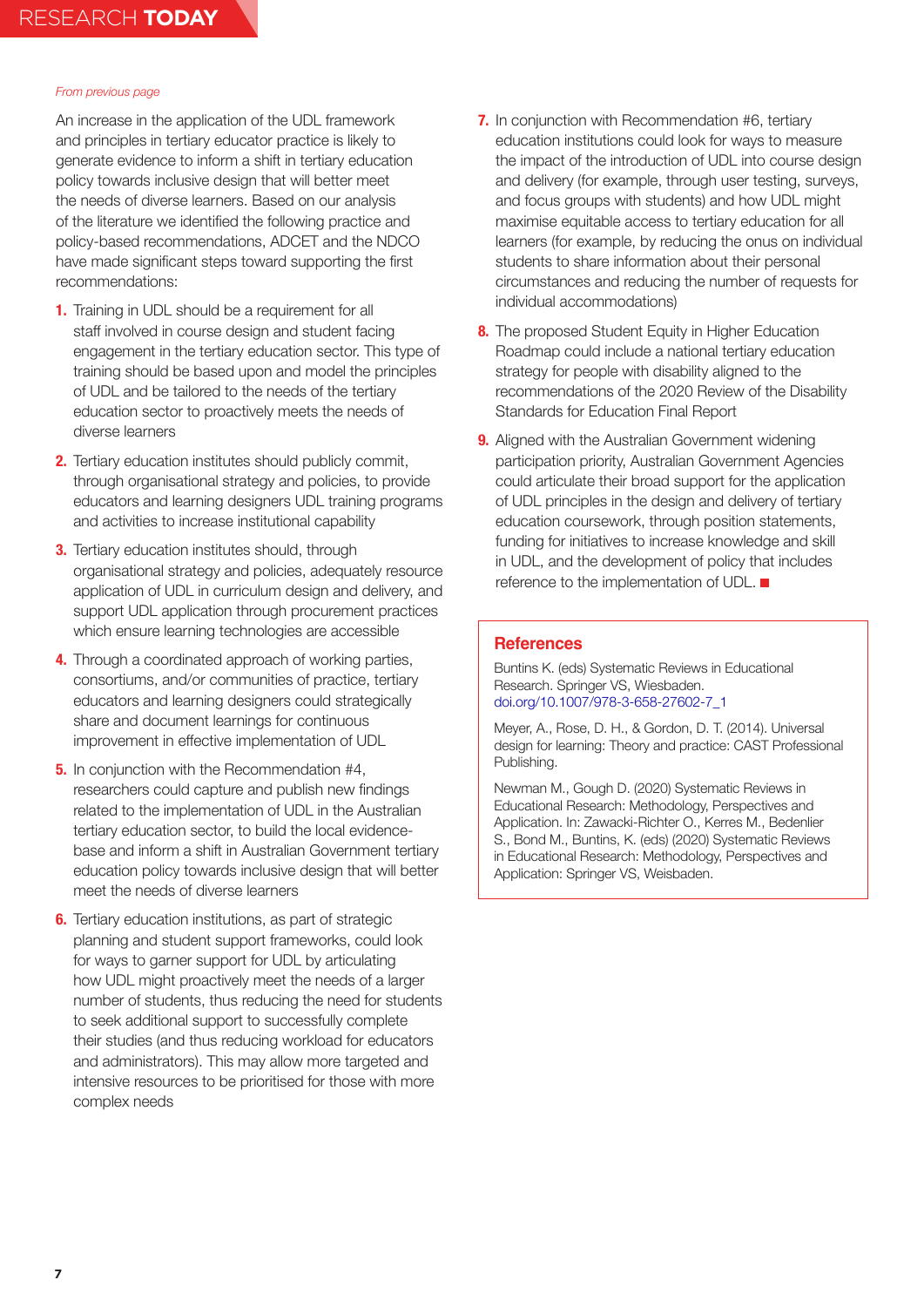# <span id="page-7-0"></span>**Summative Assessment using the WorldSkills Methodology**

## Mick Prato

Australia's VET system embraces competency-based training and assessment (CBT/CBA), which makes the measuring and recognition of excellence, challenging. There is a significant body of formal and informal research dedicated to the merits and pitfalls of CBA. Several commentators have in recent years suggested that CBA could be strengthened through independent and/or scored assessment. For example, the 'Quality of assessment in vocational education and training' discussion paper by the Australian DET (January 2016) noted that "external assessment provides a clear mechanism to ensure the validity of the assessment process".

Numerous countries around the world do not use CBA and instead use a graded system to assess the skill level of VET students (e.g: Finland). Some recently-reformed VET systems in the world have deployed the internationallyrecognised WorldSkills model of assessment, with Russia being the greatest exponent.

WorldSkills is an international skills competition for young people that takes place every two years. It is the world's largest vocational education skills excellence event that truly reflects global industries skills expectations. The success of the integration of the WorldSkills assessment and competition methodology and the WorldSkills Standards Specifications (WSSS – WorldSkills Foundation, 2012) into

the VET systems of other jurisdictions suggests that it has the potential to strengthen and enhance the Victorian VET system.

There is evidence to suggest that skills competitions can "raise quality, promote professional development and drive improvements in vocational training" (MoVE 2011). Although Australia has been involved with

WorldSkills competitions since 1981, very little use has been made of the broader benefits and learnings from the competitions and their potential application within mainstream VET delivery. When analysing the differences between competitions and typical VET class activity, it is easy to define where enhancements (see full paper, [here\)](https://www.issinstitute.org.au/wp-content/uploads/2020/05/Prato-Final.pdf) can be made to the current system that will better prepare graduates for the challenges they will face throughout their careers.

Competition in any form brings out the best in people; pushes them to excel, promotes excellence, lifts aspirations and, if used effectively, can enhance learning (Fabien 2018) depending on the industry. There are currently very few ways in which VET students can test themselves and demonstrate their practical capability. WorldSkills Competitions simulate as near as possible the day-to-day

routine of the workplace, a task needs to be undertaken and completed accurately, within a tight timeframe, in what can be a highly stressful environment. Studies have been undertaken, most notably, the Modelling of Vocational Excellence (MoVE) (WorldSkills Foundation 2011), demonstrating the link between WorldSkills competitions and the development of the transversal skills of competitors. Surprisingly, this growth and development is irrespective of the students finishing position within the competition, with many previous WorldSkills competitors finding that through the experience they now have the confidence to set-up their own businesses and in turn employ apprentices who then go on to compete as well.

Perhaps the greatest resource available to the Australian VET system, through its association with WorldSkills Australia, is the rigorous assessment criteria developed for the WS competition projects, enabling a graded assessment to more fully identify the level of competency of graduates. The assessments focus on competence through to excellence, using the WSSS. The WSSS have been developed through consultation with industry globally to determine the intermediate work roles of relevant skill areas with a weighting built into the assessment based on the identified relative importance as demanded by industry. With numerous projects and assessments already developed and aligned to Australian National Training Packages, potential capstone assessments are already

> available, negating the need to allocate funding and resources to establish the criteria required for implementation. Alignment to the WSSS assessments would ensure more mobility of qualifications in an ever- increasing global marketplace.

A key area where the use of the WorldSkills assessment model in VET could provide some benefits is

in Vocational Education and Training in Schools (VETiS) or VETDSS (VET Delivered in Secondary Schools). The Victorian Certificate of Education (VCE) achieves a high status due to a robust common measurement of student learning, with students guaranteed a high-integrity independent and widely acknowledged assessment providing both internal and external validity of their learning (Brown & Sutton, 2008). Unfortunately, students undertaking a VCAL pathway - which includes a mandatory VET component - are not currently given the same opportunity. Although VCAL achieves commendable internal validity through its flexibility, it is viewed as "lesser by some students, teachers, schools and the wider community" (Brown & Sutton 2008). The authors also cite cases of industry questioning whether VETiS graduates are really prepared to perform entry-level tasks within the workplace.

…There is evidence to suggest that skills competitions can "raise quality, promote professional development and drive improvements in vocational training".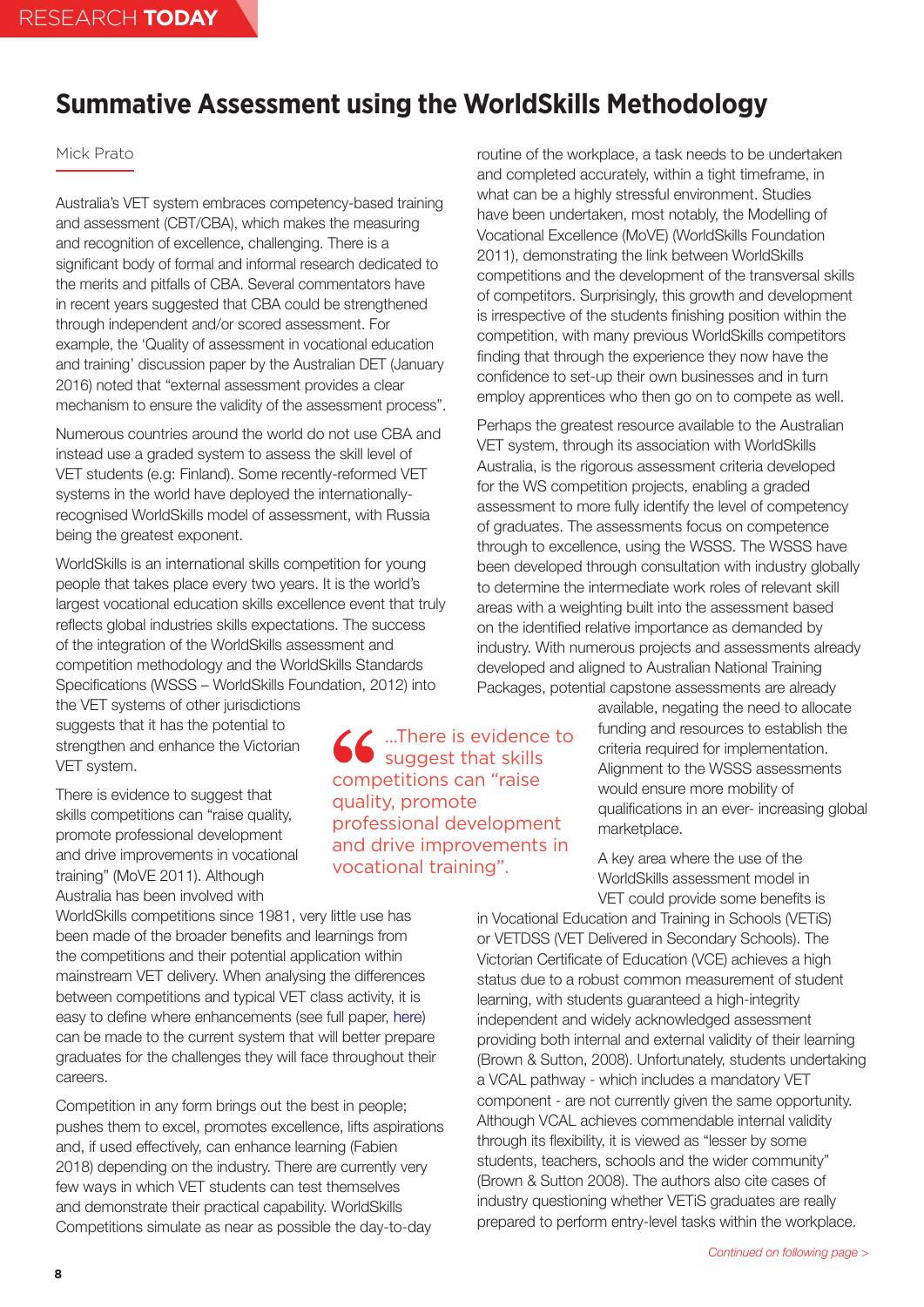Implementation of the WorldSkills model introduces the means to achieve an external assessment of ability. Culturally – alongside VCE – the application of a high integrity program of external summative assessments to VETiS subjects seems a requirement to install confidence in the abilities of these students.

Current attention on the importance of high-quality, external skills assessment, by the Victorian Skills Commission for instance, suggests that practical external assessment should be implemented for scored-assessed VCE/VET subjects to more accurately gauge student learning. This would provide a stronger indicator than what is possible through written examinations.

One of the most important observations during my research was that the WSSS were deliberately developed using broad learning outcomes. They are occupationally based, allowing them to be used as assessment frameworks across an extensive range of VET systems. Australian Training Packages use level descriptors and outcomes, meaning the adoption of a WorldSkills methodology within Australia would be a relatively smooth transition.



# WFCP 2022 $TVET$ Excellence<br>For ALL

## DONOSTIA – SAN SEBASTIAN **EUROPE** / 15 - 17 JUNE 2022

Every two years the World Federation of Colleges and Polytechnics (WFCP) holds a World Congress that attracts hundreds of VET sector delegates from across the globe. Melbourne hosted the last World Congress in 2018, and the 2020 Congress was rescheduled to June 2022, to be hosted by TKNIKA in San Sebastian, Basque Country/Spain.

TKNIKA has an international reputation for applied research and innovation, so it is not surprising that this theme is prominent in the conference [program](https://www.wfcp2022.eus/en/programme).

For more information on what heralds being the largest international gathering of VET leaders and practitioners in 2022, visit the conference website [www.wfcp2022.eus/en/home.](https://www.wfcp2022.eus/en/home)





Despite being relative newcomers to the WorldSkills movement, having joined in 2012, Russia has fully embraced the WorldSkills assessment methodology. Russia has utilised the experience and learnings of their involvement with WorldSkills competitions to undertake significant reforms of their VET system over the last five years. They have embedded the WorldSkills standards into their technical colleges and are now conducting Demonstration Exams for the certification of Vocational Qualifications using the WSSS. To date, more than 90,000 students have already undertaken these tests. The same benchmark is also being applied to the training of teachers in various vocational fields. The reforms have seen an increase in the number of Russian school leavers entering VET rise from 19% to 59% over the same period. ■

### **References**

Brown & Sutton. (2008). Serving multiple masters: reviewing the role and recognition of VET within the Victorian Senior Secondary School Certificates Department of Education, Australia (2017).

Training Product Reform: the case for change, Issues for **Discussion** 

Department of Education and Training, Australia (2016). Quality of assessment in vocational education and training, Discussion Paper

Fabien. (2018) The Value of Competition in the Classroom, retrieved from [owlcation.com/academia/studentrivalry](https://owlcation.com/academia/studentrivalry)

NCVER. (1995) Key aspects of competency-based assessment

Smith, Rahimi. (2016) Modelling of Vocational Excellence: An International Perspective

Victorian Skills Commissioner. (2018) Victorian Apprenticeship and Traineeship Report

WorldSkills Foundation. (2012) What Contributes to Vocational Excellence

Mick Prato's full ISSI Fellowship Report can be read here: [www.issinstitute.org.au/wp-content/uploads/2020/05/Prato-](https://www.issinstitute.org.au/wp-content/uploads/2020/05/Prato-Final.pdf)[Final.pdf](https://www.issinstitute.org.au/wp-content/uploads/2020/05/Prato-Final.pdf)

Editors' note: interesting article to have a look at: [www.](https://www.worldskillsuk.org/wp-content/uploads/2020/10/rsa_wsuk_russia-case-study-02-12-19.pdf) [worldskillsuk.org/wp-content/uploads/2020/10/rsa\\_wsuk\\_](https://www.worldskillsuk.org/wp-content/uploads/2020/10/rsa_wsuk_russia-case-study-02-12-19.pdf) [russia-case-study-02-12-19.pdf](https://www.worldskillsuk.org/wp-content/uploads/2020/10/rsa_wsuk_russia-case-study-02-12-19.pdf)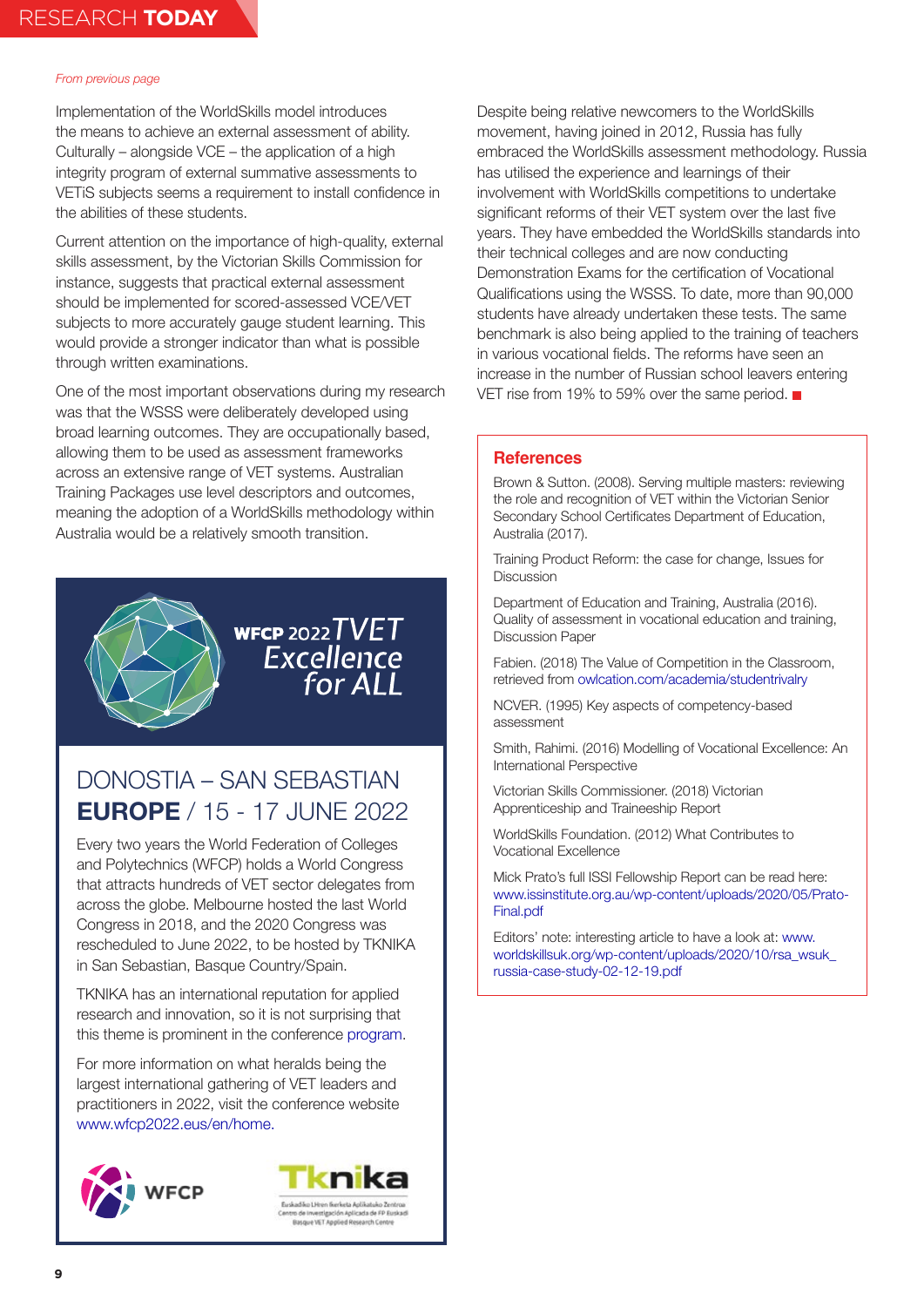# <span id="page-9-0"></span>**Connection in Aged Care Elderly – Personal Care Attendants – Family**

Shirley Good

## **Abstract**

This paper reflects on a vital aspect of the evaluation on Aged Care training – interpersonal skills. It highlights the requisite of integrating the teaching of workplace communication skills within the scope of the units of competency. Through anecdotal passages of the direct experience of an elderly father and the visits of his daughter to his aged care residence, Personal Care Attendants (PCAs) and their trainers are alerted to the relevance and importance of the practice and knowledge they are required to have of each responsibility covered in the different themes represented. This dialogue will provide valuable role-play text for the use of prospective PCAs in their Aged Care training.

NOTE: The two 'Units' (#6 and #8) are from a forthcoming book featuring nine 'Units'

## **Introduction**

In training to become Personal Care Attendants, trainees are required to demonstrate the standards of skills and knowledge as expressed in the Units of Competency<sup>1</sup> of the Community Services Training Package qualification, Certificate III in Individual Support (Ageing). The reflective consideration of this paper looks deeply into the implementation of attributes as required in Units of Competency such as: Support independence and wellbeing; Communicate and work in health or community services; and Meet personal support needs. The reader will be drawn into the relevance and pure necessity of being skilled in the elements of these Units of Competency. The required knowledge, skills and techniques of elements such as promoting independence, supporting social, emotional and psychological wellbeing, effective communication and providing personal support throughout in the paper's focus on the skills beneficial to the care and comfort of the elderly in care. The units reveal brief dialogue, written verbatim, and are followed anecdotally through considered reflection between and beyond the lines of each spoken exchange. These reflective passages are followed by theoretical aspects of care relevant to the theme of each unit. This theory is then developed into examples of the actual practice required and the responsibility of PCAs regarding the theme. These theoretical aspects can be seen to alert PCAs to the relevance and the importance of each theme,

and to offer guidelines on the practice and knowledge they are required to have of each responsibility and each type of behaviour. The theoretical components also reflect on the needs of the elderly regarding the behavioural response and actions of their families while they are in Aged Care.

The people we rely on for the care of our loved ones in Aged Care are the Personal Care Attendants who are responsible for the physical and psychological comfort of the residents, their welfare, happiness, security and safety.

## **Unit 6: Family Monitoring and Duty of Care**

Phone call: *"Hello, hello, hello Anna"* "Yes Dad!" *"It's Dad Anna. I can't...." "Dad, I'm coming around. I'll be there soon."* On racing through Reception: *"Dad's talking gibberish. Needs help. Stroke."*

With the aid of his walker, Dad was making his way along the hallway to the dining room. Obviously confused and unsteady. I led him back to his room. Although he said that his head felt strange, he couldn't detect anything wrong with his speech which was slurred and gibberish. I called the nurse and asked her to ring the doctor. I rang by husband and my brother, both of whom joined me at the home.

It was a late night as the Locum did not arrive until after midnight. In the meantime, Dad had rested, and his speech cleared. He loved it that we were all there with him. Had Dad not phoned me, the staff would have remained oblivious to the fact that behind his closed door, Dad had suffered a mini stroke.

## **Theory to Practice on Family Monitoring and Duty of Care**

Confusion may well become an issue for the elderly. They may fail to recognise the reasons for their confusion. Is it tiredness? Is it indecision? Is it something more dire?

The Personal Care Attendant (PCA), together with Aged Care staff, must support residents through their confusion. They should devise strategies to promote healthy lifestyle practices for the people in their care. Ideally, this action will be taken early on in their care programme, as a preventative measure.

The carer must ensure that the resident has access to a telephone and relevant phone numbers; that the resident

<sup>1</sup> Unit of Competency definition [http://himaa2.org.au/](http://himaa2.org.au/education/?q=node/90) [education/?q=node/90](http://himaa2.org.au/education/?q=node/90)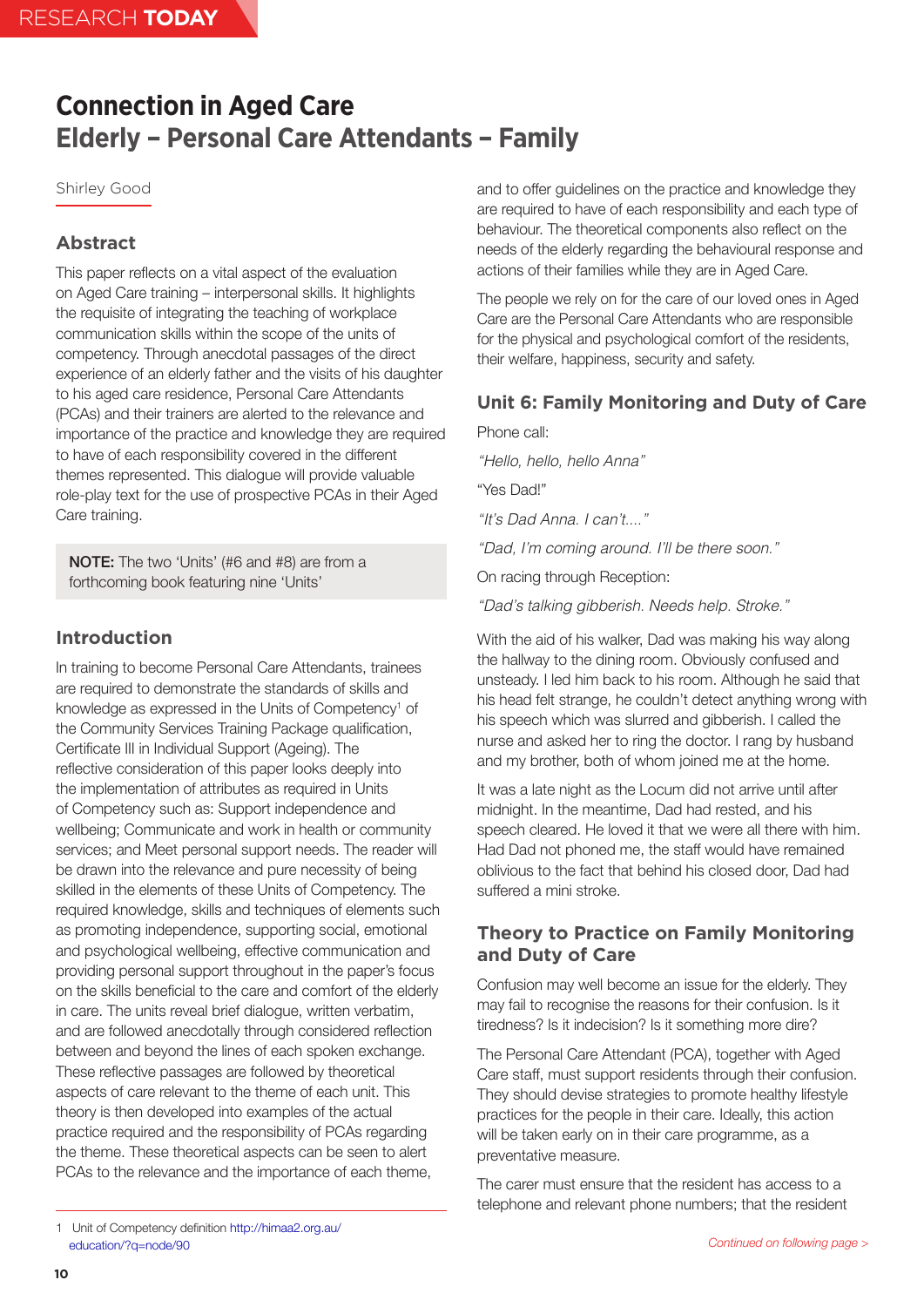has access to aids such as a walking frame to assist with independent living. Whether working in Home Care or Residential Care, carers should confirm that the resident is able to identify and acknowledge their strengths and self-care capacity. To tell the person these things once is totally inefficient. They must not assume comprehension by the resident. The PCA must use their communication skills of discussion, questioning and repetitive checking and reminders to make sure of the attention and the cognition of the elderly person. In addition, the PCA must discuss these strategies with the resident's family to build trust, total support and understanding.

Following a 'turn' by the resident, both family and carers should talk to the elderly person about what has happened to them. They should talk about the symptoms the resident experienced and advise them to tell staff if they sense a repeat of these sensations. Encourage the resident to express their needs, and not to hide or ignore them.

## **Unit 8: Respect Dignity Manners**

When sitting with Dad after work on his second day at the centre, there was a knock on his door. A young Personal Care Attendant (PCA) opened the door, gave a beaming smile, and said: *"Hello Leonard. Are you ready for dinner darling?"*

Dad would normally cringe at this term of endearment from a stranger, but this time, he was obviously flattered. Being addressed in this way by this beautiful young woman, whose every intention was fitting and respectful, had given Dad a glow. It had also simplified my exit, as Dad was only too keen to be taken off to dinner.

This PCA was dignified and respectful of Dad throughout his time at the centre. It was a mutual respect which developed over time. I connected with this young woman in her respect of Dad's dignity and her politeness towards him.

It was the week before Dad died, when I was sitting with my frail and ailing father, that this PCA told me of Dad's respect towards her and his manners towards her daughter.

*"You know Anna, he was so well when he came here.*

*And do you know that Leonard often spoke with my daughter when she came here after school, and every time we walked past his room to go home, Leonard said: "Goodnight", and called my daughter by her name, every time. He was always so polite."*

## **Theory to Practice on Respect Dignity Manners**

Personal Care Attendants communicate with numerous people in the course of their work. They encounter people of all generations, from the elderly in their care, to family members, including the adult children of their residents to grandchildren of varying ages, to siblings, cousins and friends of their residents. They communicate with these individuals through brief encounters, casual conversations, or detailed and specific discussion.

Each resident comes into Aged Care with a wealth of worldly experience paramount in the formation of their value system, their morals and their pattern of behaviour. Many residents who enter Aged Care in a lucid state maintain their values and morals and behave accordingly. The family and friends of each resident know only too well the values and morals held by their loved one and they, in turn, respect and support the behaviour pattern known to be preferred by their loved one and friend.

In caring for their residents, *often* the PCA will quickly ascertain each individual's preferred behaviour patter. This will be apparent in their manner of speech, in their behaviour towards family members and friends, in their response and attitude towards the PCA, and in the respect that is evident towards the family of the PCA. If the resident is polite, pleasant and respectful, then you should respond in kind. If they are rude, impolite and disrespectful, then you must lead by being assertive in a polite, wellbehaved manner. Hopefully, in time, they will see through your example, the benefits to be had through pleasant, enjoyable communication. You will gain the respect of your residents by actions such as knocking on their door before entering. You will then build on that respect by ensuring that your manners mirror the positive manners displayed by the residents. Over time, behaviour may change according to the residents' sleep patterns, level of nutrition, or simply as with us all, their mood of that day.

The individual's stage of life does not guarantee good manners, but for most people in your care, these manners are there. Allow them to demonstrate this to you. Give them time. You will be pleasantly surprised. Prior to Aged Care, your residents led active, busy lives. They worked with and dealt with people from all walks of life. Now, in Aged Care, they have had that life stripped away from them. It is a wonderful part of your job as a PCA to help them to regain their self-esteem and confidence. Remember always that these people are gentlemen and gentlewomen in both senses of the word.

### **References**

Royal Commission into Aged Care Quality and Safety, (2021), Final Report – Executive Summary. Access at [https://](https://agedcare.royalcommission.gov.au/publications/final-report-executive-summary) [agedcare.royalcommission.gov.au/publications/final-report](https://agedcare.royalcommission.gov.au/publications/final-report-executive-summary)[executive-summary](https://agedcare.royalcommission.gov.au/publications/final-report-executive-summary)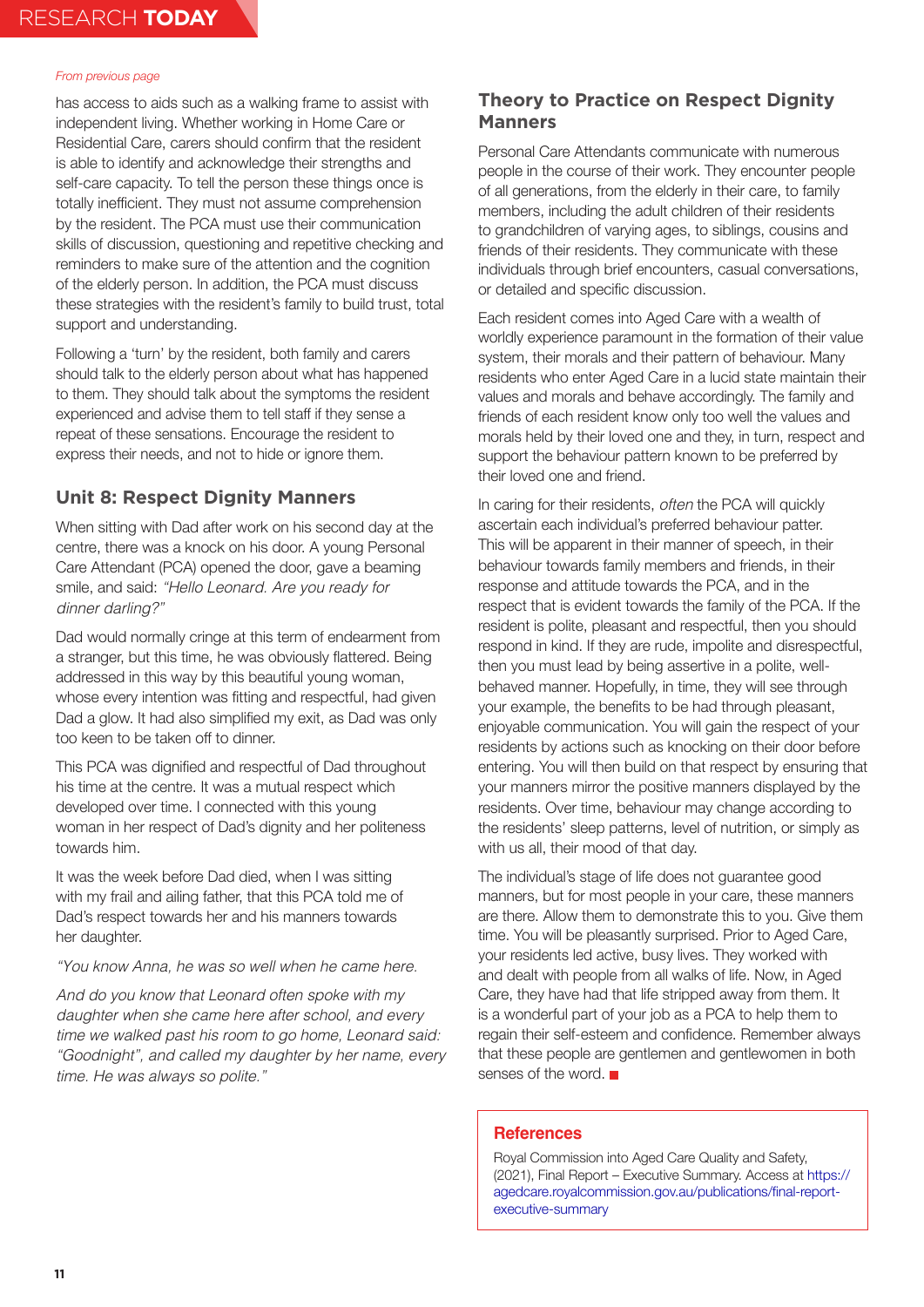# **Prime Skills – the 5 C's everyone needs**

### By Simon Bruce

## **The importance of skills needed for 21st century jobs**

The development of new skills, and the enhancement of existing skills, is a fundamental aspect of all levels and stages of formal education. It is also an essential aspect of formal and informal work-place learning activities. The challenge arises that the technological advances within our society and workplaces presents issues relating to what skills are required and when they are required. In part this has seen a rise in the call for more technology-related skills.

This challenge is exacerbated by the fact that there is often a lag in the responsiveness of educational institutions compared to the rate of change of technology.



Figure 1: Rate of Change versus Time to Change

As is shown in the above diagram, as the gap widens the expectation on technology increases (perhaps unrealistically) to help bridge this gap (a gap that technology itself has helped create). Individuals are expected to develop new skills to capitalise on this new technology. Simultaneously, these gaps heighten the need for interpersonal skills to better work with colleagues and to relate to stakeholders. They also intensify the need for skills to help shape public policy and to guide the structure and capability of learning institutions.

In short, technology is bringing new ways of working which in turn require specific (and sometimes, new) skills. However, fundamental skills that have always been deemed necessary are now becoming increasingly important.

This has led to what is referred to as the **skills dilemma**<sup>1</sup>, which broadly states that:

**1.** Jobs are either requiring advanced skills or are deskilling

(due to the rise of bots, automation, AI, and/or the influx of disruptors). Roles are increasingly aligned to either data analysis activities or data entry tasks.

- **2.** There is an ever-increasing focus by business on customer interaction and retention. This leads to a desire to capture richer data to enhance customer share, to gain competitive advantage, and to increase market penetration. More and more organisations of all types and sizes are devoting resources to the analysis of data relating to customer insights (this includes education providers) ultimately to create a more profitable relationship.
- **3.** Ironically, it is often the least paid, least valued, least incentivised, least informed, least skilled employee that holds customer value in their hands. In other words, the frontline between an organisation's product/service isn't the highly skilled data analyst, programmer/coder, engineer or anyone in senior management. Instead, organisations will live and die on how well their customer service staff, their front desk staff, their call centre operators, engage, interact and connect with customers (customers includes students!).2

The skills dilemma highlights the fact that increased attention is being devoted to high prwofile skills related to newer technologies to the determent of fundamental or core skills that arguably have always been important but are now becoming crucial.

When commencing my International Specialised Skills Institution Fellowship<sup>3</sup>, I realised that I needed a suitable list of these fundamental skills. It quickly became evident that considerable research<sup>4</sup> has been undertaken into skills that will be required for jobs of the future.

This has resulted in numerous terms being used to describe these skills: work-ready skills, 21st Century skills, foundation skills, future skills, career skills, etc. It is noted that the term soft skills remain a key descriptor in many studies. (These studies listed in my ISSI Fellowship report at Endnote 2).

This article isn't seeking to document all of these studies; however, it is appropriate to mention several that are highly relevant.

Firstly, the World Economic Forum (WEF) has produced

<sup>1</sup> Brotherhood of St Laurence, (2018) The Skills Dilemma: skills underutilisation and low-wage work, NVCER, Adelaide. Available [http://hdl.](http://hdl.voced.edu.au/10707/199581) [voced.edu.au/10707/199581](http://hdl.voced.edu.au/10707/199581)

<sup>2</sup> Brotherhood of St Laurence, (2018) The Skills Dilemma: skills underutilisation and low-wage work, NVCER, Adelaide. Available [http://hdl.](http://hdl.voced.edu.au/10707/199581) [voced.edu.au/10707/199581](http://hdl.voced.edu.au/10707/199581)

<sup>3</sup> Social Learning and Collaborative Learning Enhancing Learners Prime Skills, International Specialised Skills Institute, applied research Fellowship, 2019 [https://www.issinstitute.org.au/wp-content/](https://www.issinstitute.org.au/wp-content/uploads/2019/07/Bruce-Final.pdf) [uploads/2019/07/Bruce-Final.pdf](https://www.issinstitute.org.au/wp-content/uploads/2019/07/Bruce-Final.pdf)

<sup>4</sup> For the full list of studies cited in my ISSI Fellowship research activity refer the final report.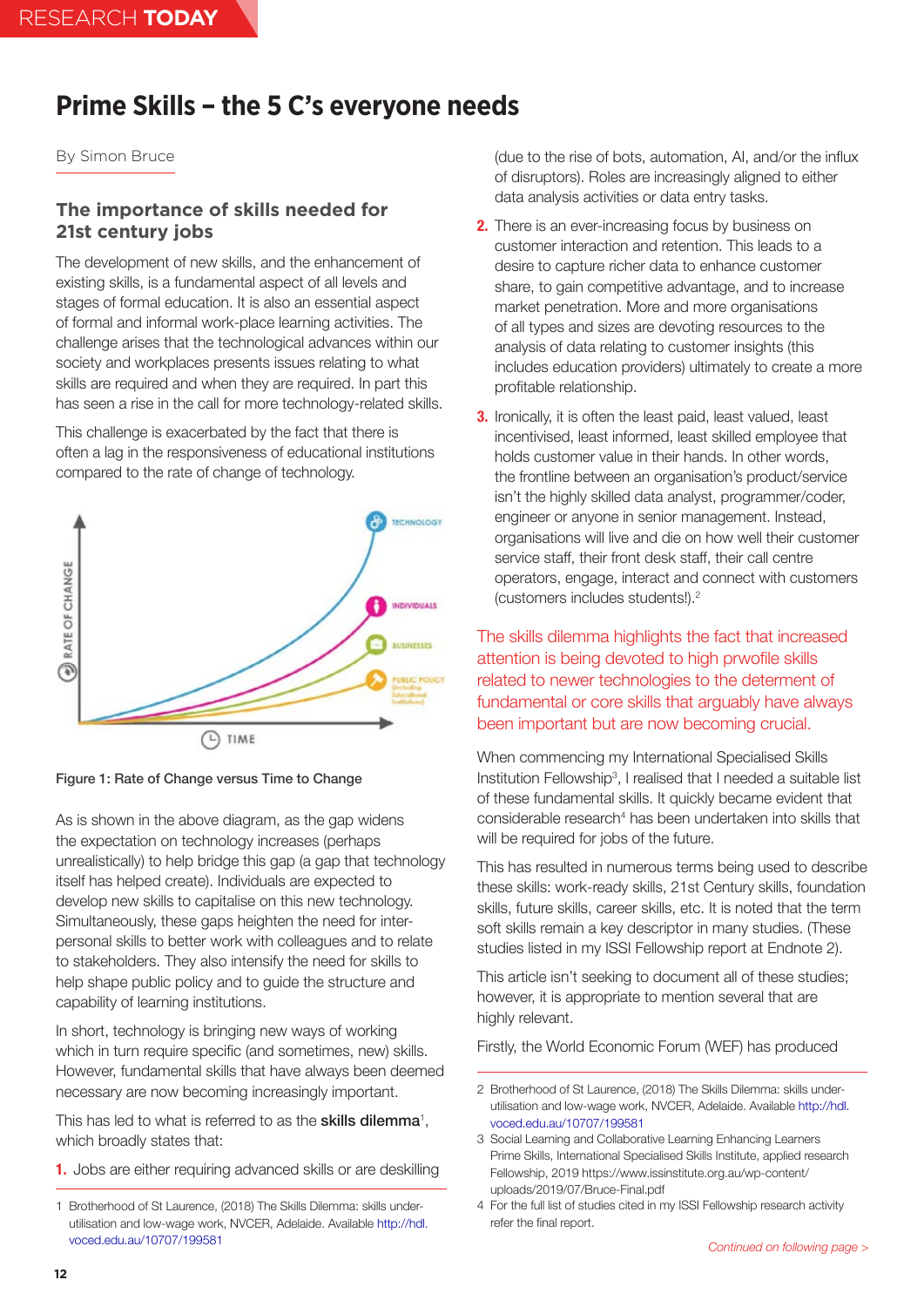several significant publications in recent years. They created a list of what were deemed the top skills in 2015, and compared this to their predicted skills for 2020 and (recently updated for) 2025.

|  | Table 1: World Economic Forum Top Skills (World Economic Forum - Future of Jobs Report 2020) |
|--|----------------------------------------------------------------------------------------------|
|--|----------------------------------------------------------------------------------------------|

| Top skills in 2015                   | Top skills in 2020                   | Top skills in 2025                                       |
|--------------------------------------|--------------------------------------|----------------------------------------------------------|
| Complex problem-solving<br>1.        | Complex problem-solving              | Analytical thinking and innovation                       |
| Coordinating with others<br>2.       | 2. Critical thinking                 | 2. Active learning and learning strategies               |
| People Management<br>3.              | Creativity<br>3.                     | Complex problem solving<br>З.                            |
| Critical thinking<br>4.              | 4. People management                 | Critical thinking and analysis<br>4.                     |
| Negotiation<br>5.                    | Coordinating with others<br>5.       | Creativity, originality and initiative<br>5.             |
| Quality control<br>6.                | Emotional intelligence<br>6          | Leadership and social influence<br>6.                    |
| Service orientation<br>7.            | Judgements and decision making<br>7. | Technology use, monitoring and programming<br>$\sqrt{ }$ |
| Judgements and decision making<br>8. | 8. Service orientation               | Technology design and programming<br>8.                  |
| Active listening<br>9.               | Negotiation<br>9.                    | Resilience, stress tolerance and flexibility<br>9.       |
| 10. Creativity                       | 10. Cognitive flexibility            | 10. Reasoning, problem-solving and ideation              |

WEF highlighted the impact of technological drivers on this shift in skills including: the mobile internet and cloud technology; advances in computer power and big data; and the new energy supplies and their supporting technologies. This led WEF to define what they term 21st Century Skills (21C) that need to be the focus of a student's education. These 21C skills comprise:

- **Foundational literacies (how students apply core skills to** everyday tasks)
- Competencies (how students approach complex challenges)
- Character qualities (how students approach their changing environment)

Other studies, such as Deliotte Access Economics in partnership with DeakinCo, assessed the importance of soft (or interpersonal/transferable) skills to improve the Australian workforce and businesses. The study produced a list of soft skills for business success.

### **Table 2: Deloitte Soft Skills for Business Success**

(Deloitte, Access Economics – 2017)

## **Key soft skills prominent for successful professionals**

| Communication     | Social skills               |
|-------------------|-----------------------------|
| Organisation      | Creativity                  |
| <b>Teamwork</b>   | Interpersonal communication |
| Always punctual   | Adaptability                |
| Critical thinking | Friendly personality        |

This study highlighted the importance of transferable skills (those that can be applied in varied contexts), employability skills (those required to gain a job and to then advance a career), and enterprise skills (those required to create solutions to business issues and recognise the opportunities that exist).

Additionally, LinkedIn surveyed their users' profiles who transferred between roles and found that there were key soft skills that were prominent amongst the more successful professionals. This enabled LinkedIn to produce what they deemed as the most in-demand soft skills in 2018 and 2020:

### **Table 3: LinkedIn Key Soft Skills**

(LinkedIn – 2018 and 2020)

| 2018                | 2020                   |
|---------------------|------------------------|
| Self-management     | Creativity             |
| Communication       | Persuasion             |
| Teamwork            | Collaboration          |
| Problem solving     | Adaptability           |
| Digital literacy    | Emotional intelligence |
| Critical thinking   | Only top 5 reported    |
| Innovation          | Only top 5 reported    |
| Emotional judgement | Only top 5 reported    |
| Global citizenship  | Only top 5 reported    |
| Professional ethics | Only top 5 reported    |
| Enterprise skills   | Only top 5 reported    |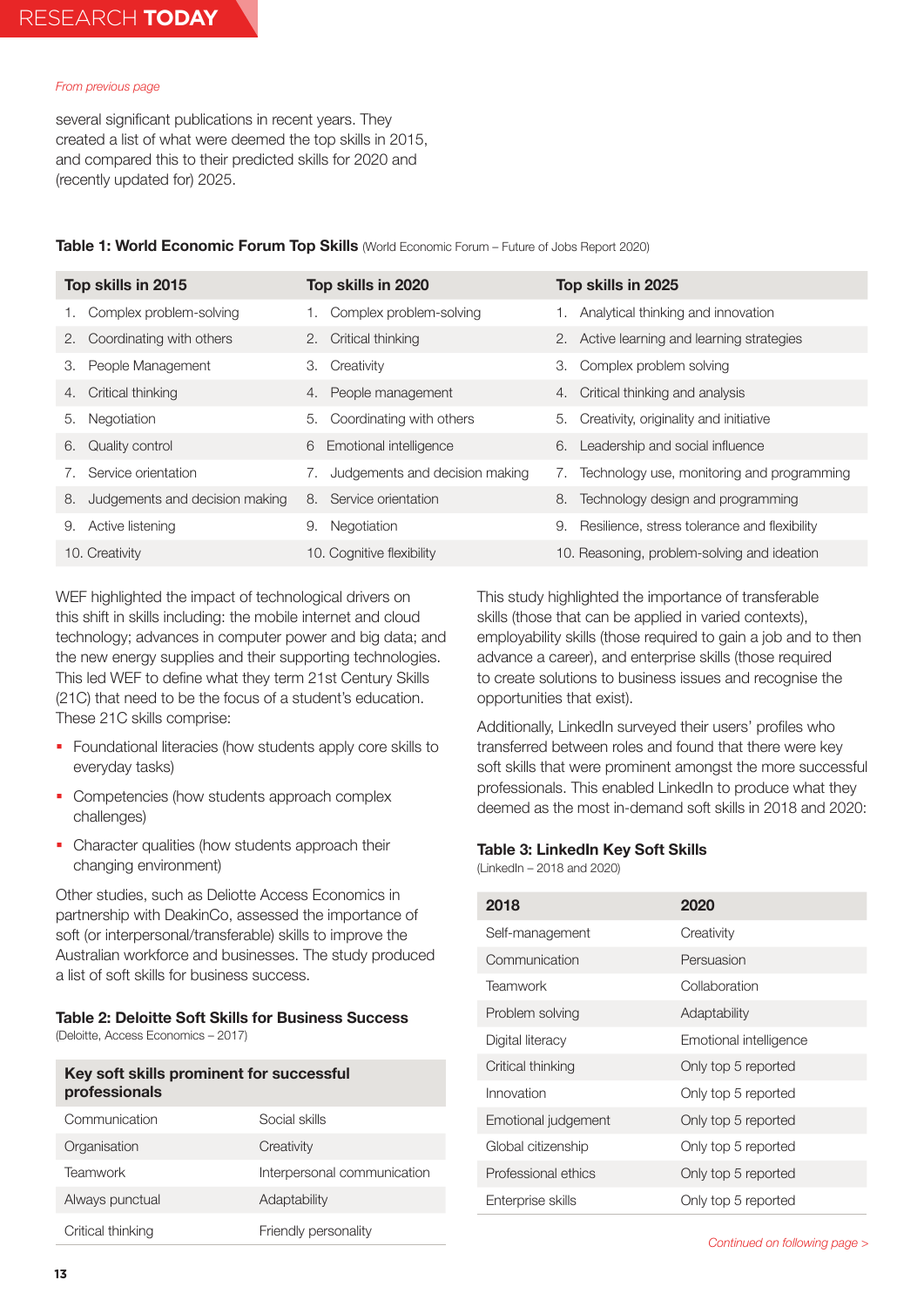On a slightly different front, Hart Research Associates on behalf of The Association of American Colleges and Universities conducted a study that produced a list of learning outcomes rated by employers.

### **Table 4: Hart Research Associates, Employer-rated Learning Outcomes**

(Hart Research Associates – 2015)

| Learning outcomes rated by employers                                                             |     |
|--------------------------------------------------------------------------------------------------|-----|
| The ability to effectively communicate orally                                                    | 85% |
| The ability to work effectively with others in teams                                             | 83% |
| The ability to effectively communicate in writing                                                | 82% |
| Ethical judgement and decision making                                                            | 81% |
| Critical thinking and analysis                                                                   | 81% |
| The ability to apply knowledge and skills to real-world<br>settings                              | 80% |
| The ability to analyse complex problems                                                          | 70% |
| The ability to locate, organise and evaluate<br>informations from multiple sources               | 68% |
| The ability to innovate and be creative                                                          | 65% |
| Stay current on changing technologies and their<br>applications to the workplace                 | 60% |
| The ability to work with numbers and understand<br>statistics                                    | 56% |
| The ability to analyse and solve problems with people<br>from different backgrounds and cultures | 56% |

This study highlights the importance placed on the key skills that enable people to interact with each other, to express themselves articulately and to make sound decisions.

Numerous other studies all concluded that similar skills are required to tackle the 21st Century skills landscape.

Undoubtedly, the rise of big data (both as an analysis activity and as a standard feature of businesses), there will be an increasing need for appropriate "hard" skills. This undeniably has contributed to the push for STEM focused educational opportunities. However, this shouldn't be to the detriment of the key soft skills as clearly highlighted in the above studies.

Importantly, these studies highlight the skills employers are actively seeking when they recruit.

In fact, there is a trend by leading organisations (including Google, Apple and Facebook) not requiring employees to have college degrees. Instead, they are recruiting school leavers who possess the key skills that will create, enable and enhance a productive and harmonious workplace culture.

As these shifting requirements become more widely known amongst students and potential students, they will begin to question the relevance of their studies if they don't include a focus on the attainment of these key soft skills.

## **Prime Skills: navigating the new employment landscape**

Whilst the term soft skills remains prevalent in many studies and reports, and is often used in numerous settings, it is deemed somewhat clumsy and even misrepresentative of what these important skills are. There is also a school of thought that refers to soft skills as permanent skills as they are skills that are always needed no matter what the job, task or activity (and hard skills are temporary skills as they more readily become outdated or, at least, need to be updated as new technology, new roles or new workplace activities dictate).

With this in mind, I propose the concept of **Prime skills** that encapsulates the five key skills as evidenced from the numerous studies. These Prime Skills are **collaboration**, **communication**, **critical thinking**, **creativity** and **centredness**. It is considered that these Prime Skills succinctly cover most soft skills and/or they can be the foundation for the development of other key soft skills. Importantly, when coupled together they have the capability to enhance skills development in many areas covered in all of the above studies. Finally, these Prime Skills can enhance and contribute to the development of technological/digital skills and business skills alike.

## **PRIME SKILLS**



Figure 2: Prime Skills – the 5Cs (© Simon Bruce 2019)

This model of Prime Skills takes much of the previous studies and distils the fundamental "soft skills" into a package that can be considered prime to all activities (both work and learning related). The key components of Prime Skills are as follows:

**Collaboration**: embraces negotiation, team work, diversity (both awareness of and working with).